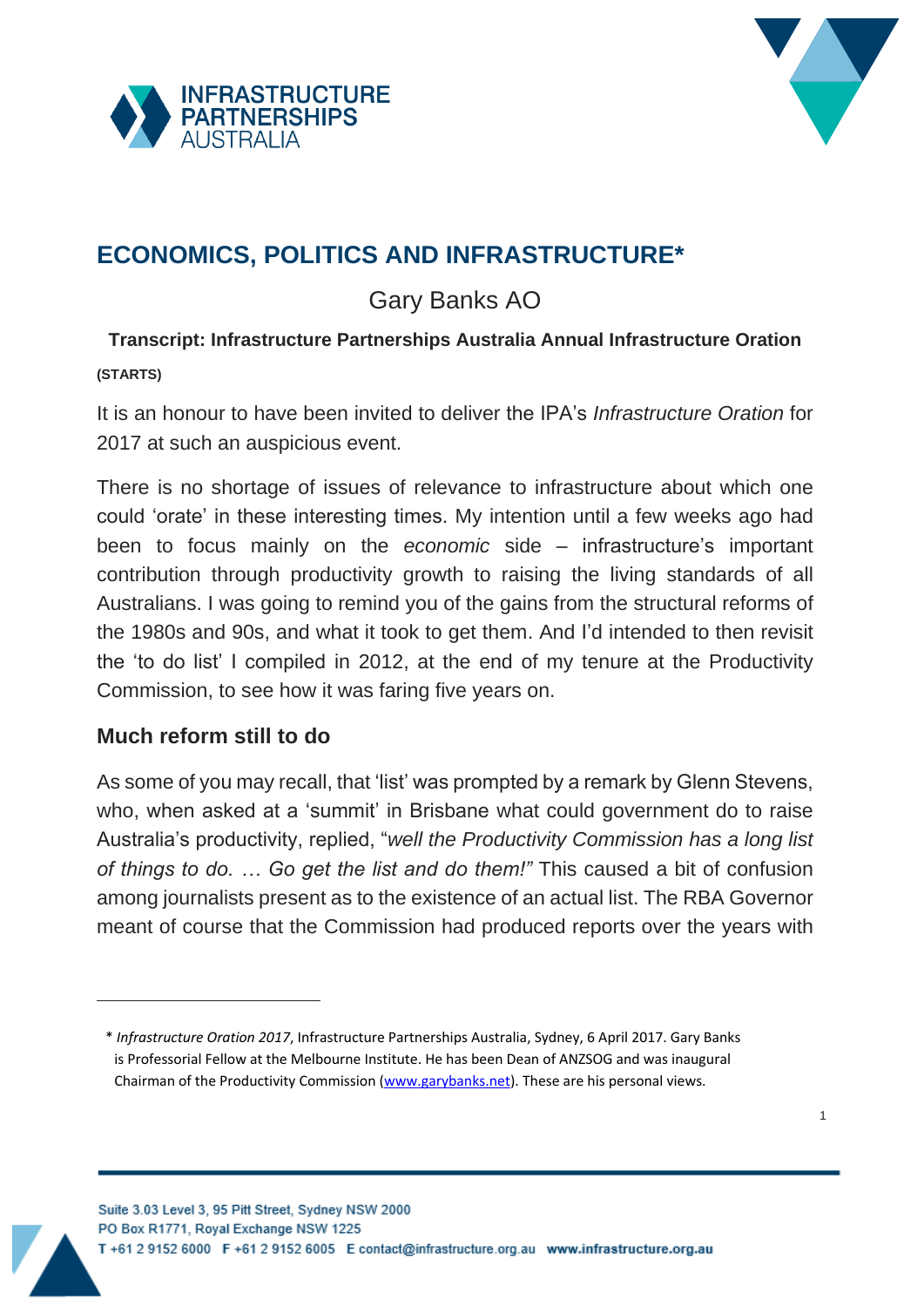recommendations yet to be implemented. But the resulting clamour seemed worth capitalizing on!

The list turned out to be quite long. The infrastructure section included recommendations for better decision-making processes, governance arrangements, pricing and regulation; along with other specific reform proposals for transport, communications, water and energy – all evidence based and stress tested under the Commission's public inquiry processes. Their common message to governments could be summarised most simply as a need for better spending, regulation and management of infrastructure services, with greater reliance on market incentives.

It quickly became clear in revisiting my 2012 'to do list' in recent weeks that its relevance had not diminished – on the contrary!

For example, in a 2014 report, the Productivity Commission identified a (still) 'urgent need' to overhaul processes for assessing and developing public infrastructure and to reform its governance, including further privatisation of assets where this had already proven beneficial and improving regulatory frameworks. In its 2016 Plan, Infrastructure Australia called for better planning and coordination, investments based on evidence-based priorities, along with better management of existing assets, including through private ownership and cost-reflective pricing of services to users. And of course, Infrastructure Partnerships Australia continues to be a strong advocate for all of these things and more.

As a number of reports have shown, policy issues of relevance to infrastructure extend well beyond 'infrastructure policy' *per se*. Other sections of the 'to do list' that if addressed would enhance the performance of economic and social infrastructure, include reforms to achieve more flexible labour market arrangements, a less distorting and punitive taxation system, and more efficient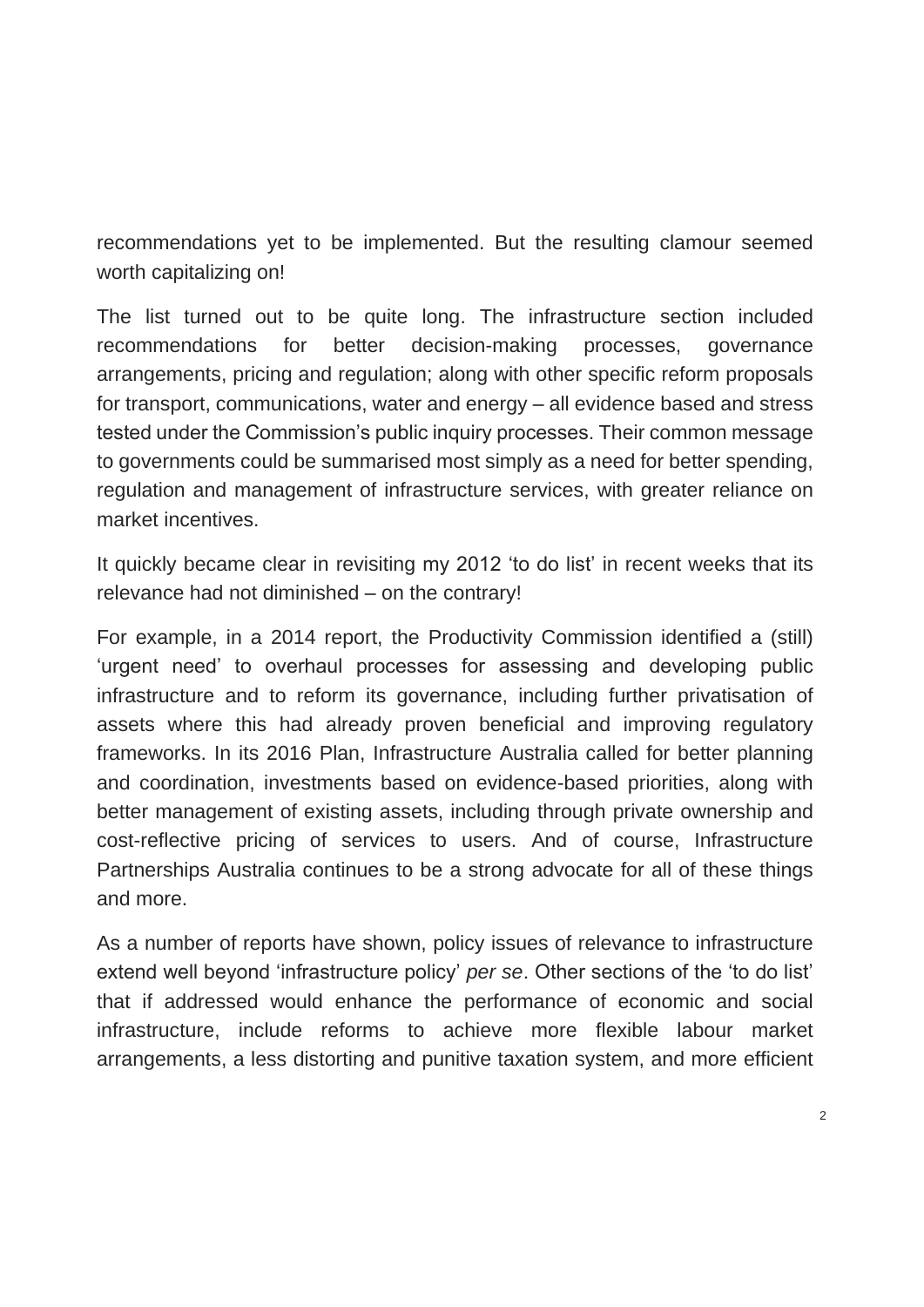regulation in key areas such as planning/zoning and the environment. Within the last category, the Mandatory Renewable Energy Target received special mention.

#### **An energy sector in disarray**

While developing remarks along these lines, my train of thought was repeatedly diverted by the unfolding energy 'crisis'. Even by today's standards, the misleading, disingenuous and partisan nature of the energy policy 'debate' seemed to have plumbed new depths. So be it, I thought, it's no longer my job to call out such things. But then a state premier went and made the following observation:

"*We've got market failure. We know there is an investment strike. The private sector just isn't building power generation."*

I must confess that this took the wind out of my sails -- if you'll pardon the analogy. The electorate was being told by a political leader that the problems they were experiencing – high prices, failing supply and costly emergency measures – had nothing to do with the government. It was the fault of the *private* sector and its perverse refusal to invest in power generation.

Abraham Lincoln's warning that governments can't fool all of the people *all* of the time is once again being tested.

The inconvenient truth is that the increasingly high prices for increasingly unreliable electricity are a direct consequence of the increasingly high utilization of renewable energy required by government regulation.

Energy markets are admittedly complicated things. However the logic is unassailable that if a cheap and reliable product is penalised, while expensive and less reliable substitutes are subsidized, the latter will inevitably displace the former. No amount of sophistry, wishful thinking or political denial can change that basic economic reality.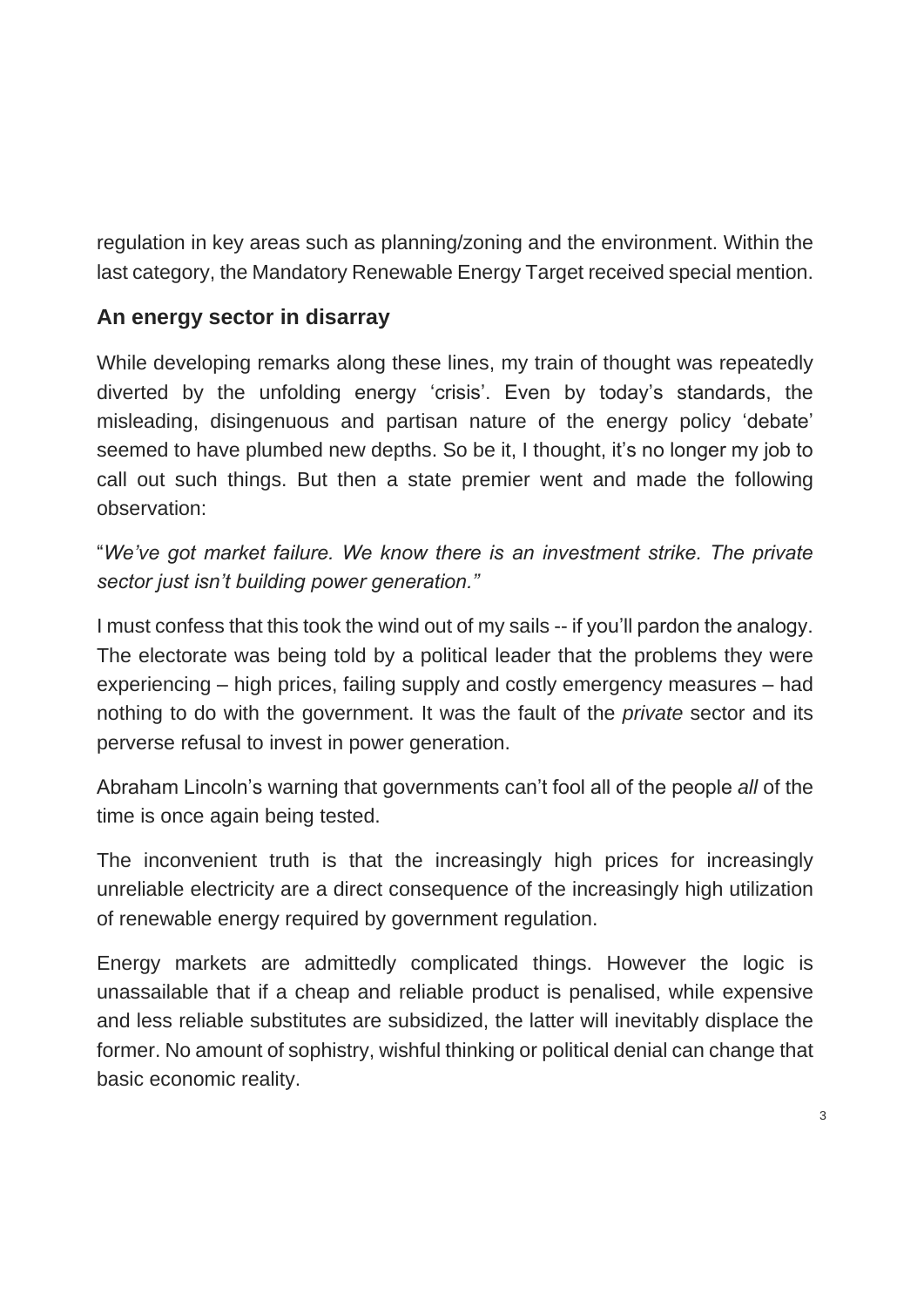Changing the mix of energy use away from low-cost but emissions-heavy fossil fuels has of course been the *whole point*. While Australia's own actions can have no discernible impact on global carbon emissions, let alone on Australia's climate, there is broad support for the idea that playing our part is a precondition for a joint international endeavour that could. This requires a leap of faith, but it is a legitimate policy objective, even if a particularly costly one for this country given its resource endowments.

The resulting costs and difficulties have been greatly compounded, however, by governments choosing a policy path that is essentially anti-market, one violating basic principles of demand and supply. The energy crisis is self-evidently not the result of *market* failure but of *government* failure.

The 18<sup>th</sup> century literary sage Samuel Johnson remarked that 'a man is never more innocently employed than when engaged in making money'. The actions of private investors are not hard to understand. They will generally not invest in a project unless the returns are likely to be sufficient to cover the costs and provide an adequate return on their capital -- given the risks involved and the alternatives on offer. Following regulatory interventions, returns from fossil fuel generators have gone down, while the risks of investing in them have gone up. I suppose the consequent reluctance to invest could be called a 'strike', if one needed an emotive term, but it is really just a rational response to the forces at work.

Unlike government enterprises, private companies cannot be relied upon to provide cover for a government's policy mistakes. In that light, the SA Treasurer's lament that privatising ETSA was "the worst policy blunder in the history of South Australia" may have not only been a big call, but more revealing than intended. Not to be outdone, the new Secretary of the Australian Council of Trade Unions has triumphantly declared that "experiments in privatisation have *failed*!".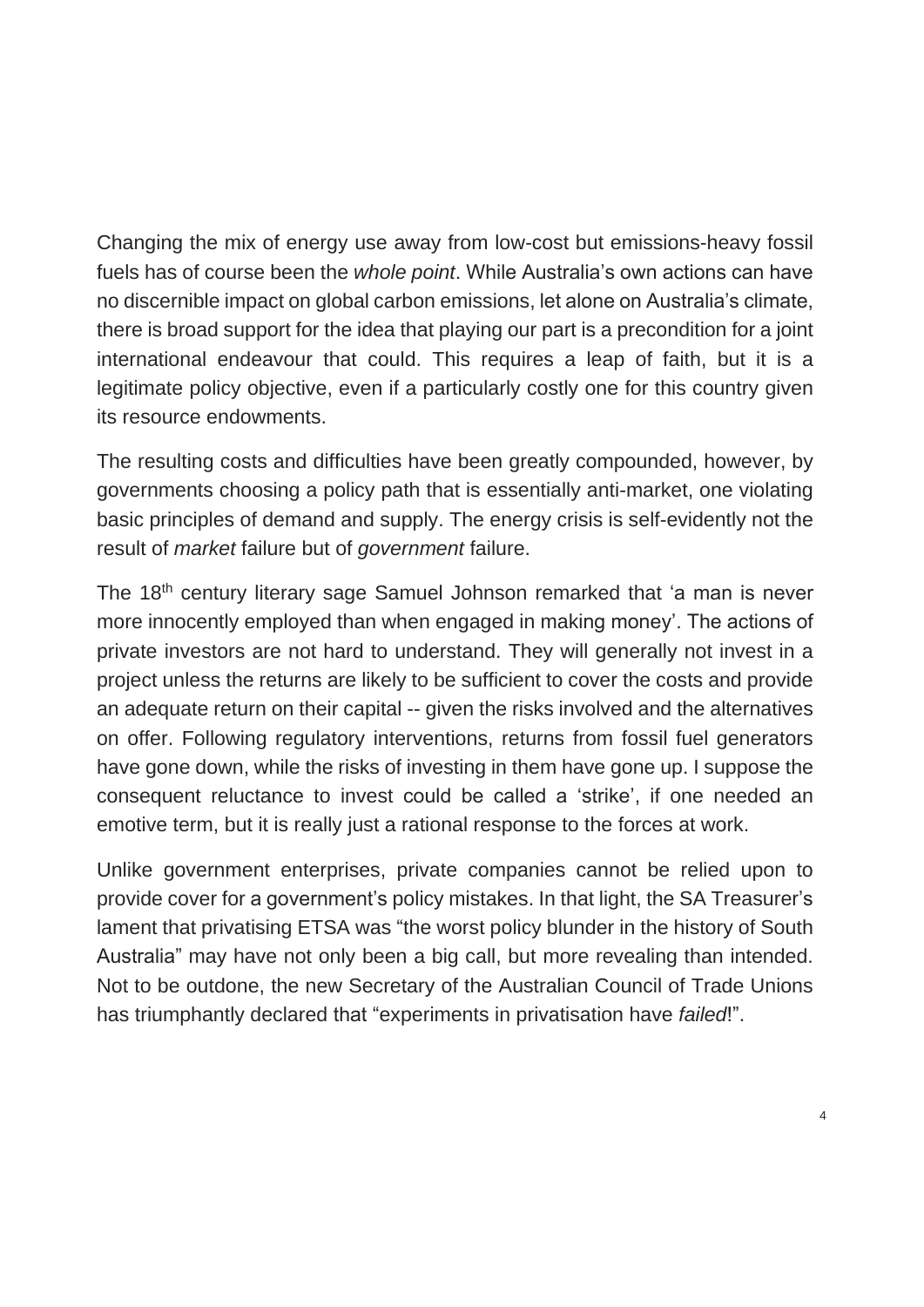#### **From bad policy to worse**

In blaming the private sector for Australia's energy problems (and I note the new ACCC inquiry into alleged misdemeanours by electricity retailers) there is a real risk that the policy mistakes that led to it will be compounded by further policy mistakes, rather than leading to corrective actions that acknowledge regulatory error. We seem destined to end up in a third or fourth best world, as economists express it, when the first or second best were well within reach.

Thus we observe at the Federal level the threat of regulatory intervention to withhold gas exports for domestic use – while at the same time state and territory governments ban or curtail exploration and production. We even see governments re-entering the energy business. South Australia is to spend a lazy half billion on a new gas generation plant. The Commonwealth is contemplating investing in clean coal generation using its \$5 billion northern infrastructure fund, the Minister responsible declaring "the only people who can get rid of sovereign risks are the sovereigns!". And while finance has never been scarce for viable energy projects in the past, the government is now planning to fill the gap caused by regulation through the previously derided Clean Energy Finance Corporation. Moreover it is proposing to establish a more general infrastructure financing vehicle within the Prime Minister's own department (which a recent IPA submission depicts as "solving the infrastructure problem we don't have and ignoring the one we do").

Then there was the dramatic announcement of a 'nation building' expansion of the tri-governmental Snowy Scheme that had been rejected as uneconomic in the 1980s. Whether or not this Utopia-like initiative can be justified on today's numbers, it seems clear that any thought of privatising such a politically attractive asset has become a thing of the past. Following the WA election, Western Power must also take its place on the privatisation 'no go' list.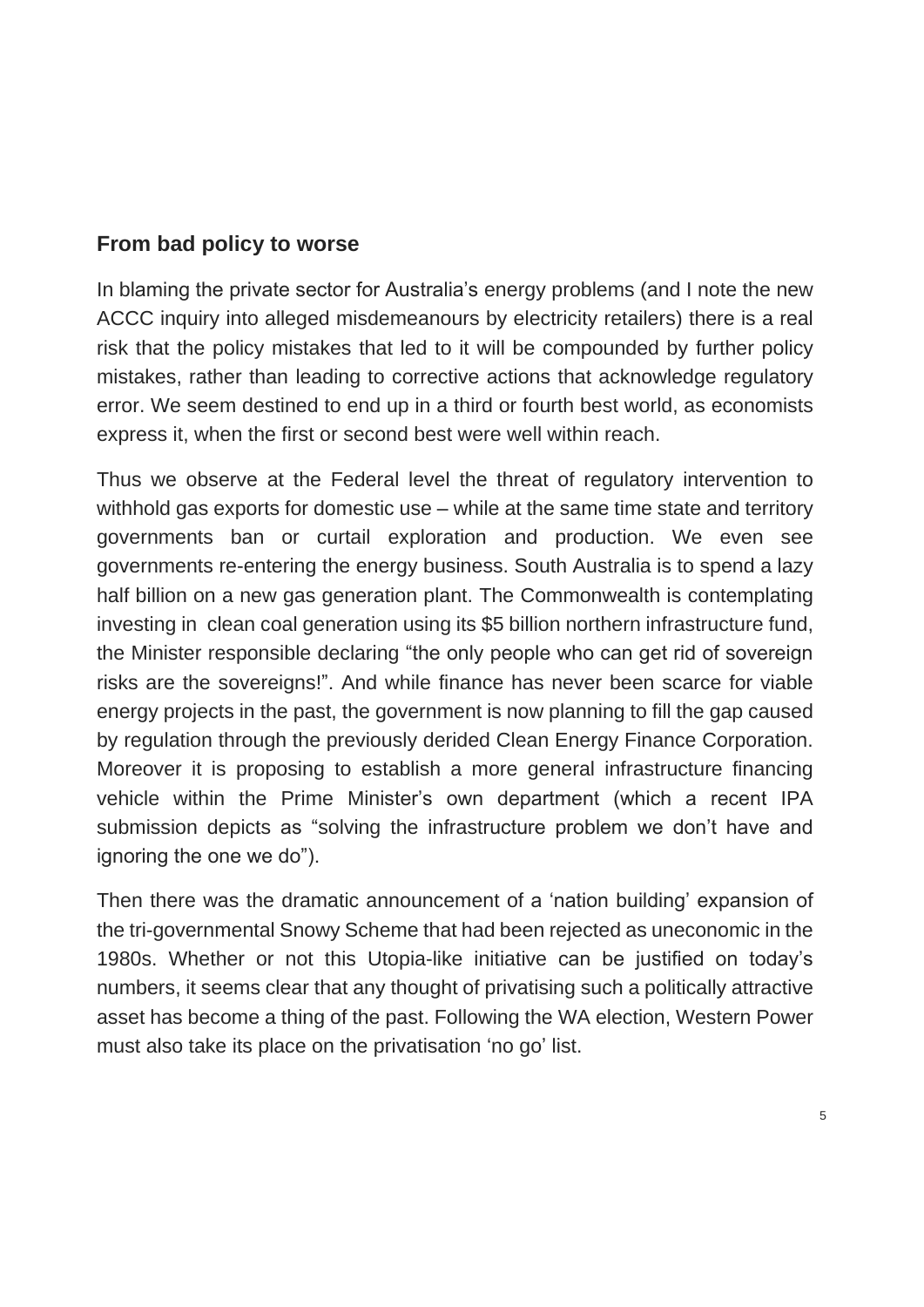To add to the irony, we are seeing a new wave of interventions to help the very firms which emission reduction policies were intended to drive out of business. The Portland aluminium smelter, perhaps the most intensive user of electricity in the country – an operation requiring heavily subsidized power even when it was cheap -- has received substantial additional taxpayer support to help forestall the inevitable. And, following belated recognition of the implications of the closure of the Hazelwood power station, there was considerable pressure on the Federal Government to deploy taxpayers' funds to keep it open. While this did not eventuate, it would be surprising if the country's other base-load generators did not have claims for assistance bolstered as a result, especially given the precedent in Europe.

# **Part of a broader (anti-productivity) trend?**

The intervention spawned by the failure of energy/carbon policy accordingly looks to become a self-perpetuating process. It is disturbingly reminiscent of the conventional industry protection dynamic of times past, in which assistance to import-competing firms imposed costs on downstream users and exporters, who in turn demanded (and often received) assistance of their own. In the end it became apparent, even to supposed beneficiaries of the system, that 'protection all round' was a chimera, responsible instead for a decline in industry performance and in the living standards of Australians.

More disturbing still is the fact that such interventions have not been confined to energy markets, with bad old policy habits re-emerging more widely. The headline act in this respect would have to be the NBN, which continues to affirm the wisdom of doing the numbers before announcing the policy. Then there is the saga of our home-made submarines, built with home made steel, which seem set to rival the Collins Class fiasco, but at even higher cost – especially given the grim energy outlook in the favoured state. Coastal shipping and its heavily unionised workforce continue to benefit from the renewal of anti-competitive regulation at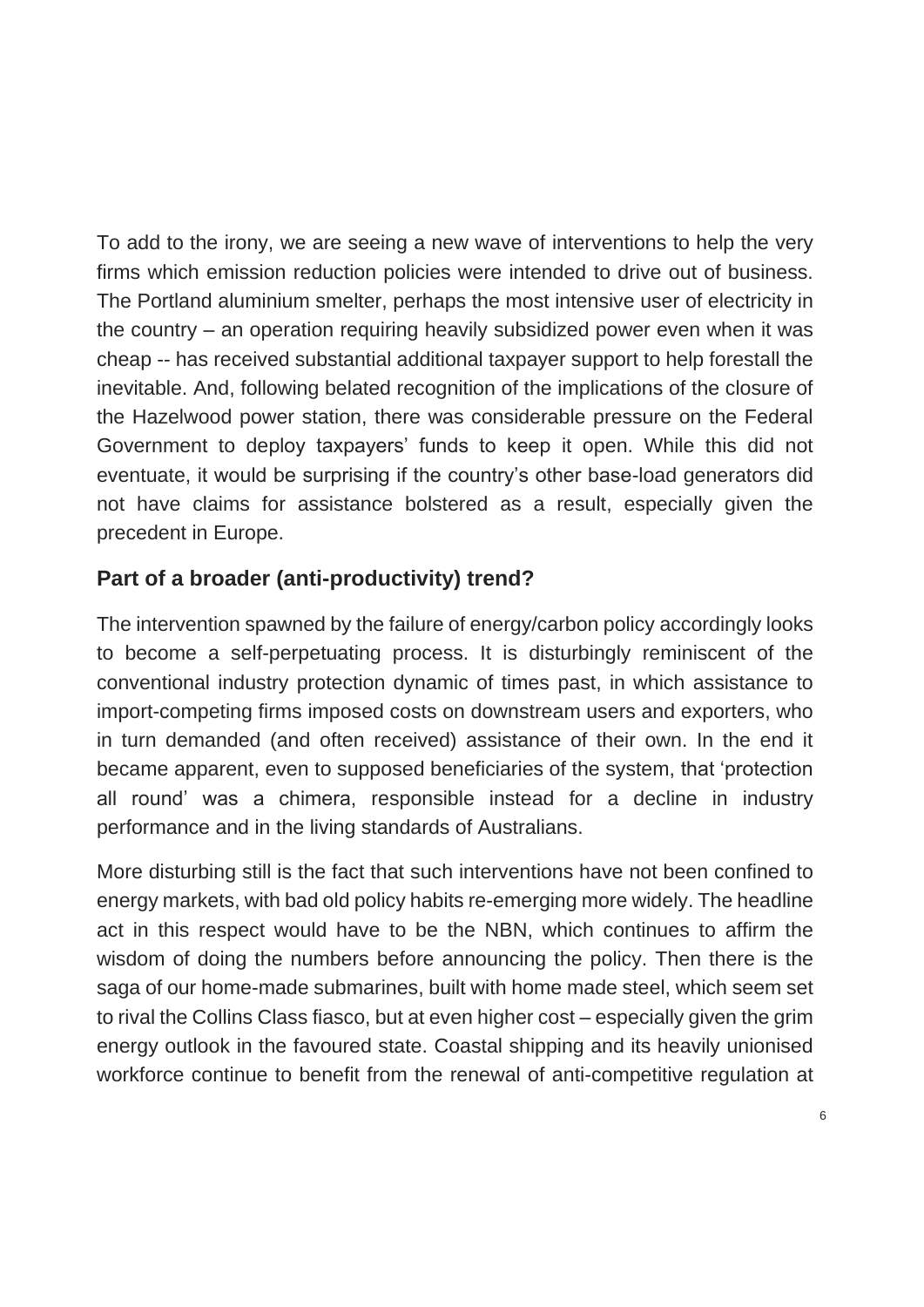the cost of farmers and miners. And we have just had the re-regulation of Queensland's sugar industry. Meanwhile, on the trade front the anti-dumping regime has been made even more protectionist (in a rare instance of bipartisan agreement), and future reductions in our trade barriers have become contingent on reciprocal offerings by foreign governments, rather than for the domestic gains on offer.

On the positive side of the ledger, throwing good money after bad at the local assembly operations of foreign car companies seems finally to be drawing to a close, while some new claimants for taxpayer support (eg Qantas) were successfully resisted. But the balance of policy weight has tipped decidedly the other way.

Perhaps of most concern is the fact that there has been little or no progress in the policy areas likely to yield the greatest gains.

Industrial relations reform became another 'no go area' following the ill-judged Work Choices episode. This contributed to a change of government in 2007 that soon saw an anachronistic regime and its associated costs reinstalled. As you know, a Productivity Commission inquiry was finally launched in 2015, with the admirable intention of bringing an evidence-based case for reform to the next election. This did not transpire and the Commission's relatively modest recommendations have been almost wholly neglected, despite unprecedented attention to the politics in framing them.

In the case of taxation, the vision of the Henry Review and subsequent White Paper process for an integrated suite of systemic reforms, collectively yielding gains of up to 3 per cent of GDP, has been blind-sided by clumsy attempts at piecemeal changes that have either been reversed (the RSPT/MRRT) or heavily compromised (corporate tax). Meanwhile the GST remains the dog that hasn't barked, or at least not for long; whereas on the minor matter of the backpacker tax, Parliament laboured mightily to produce a mouse.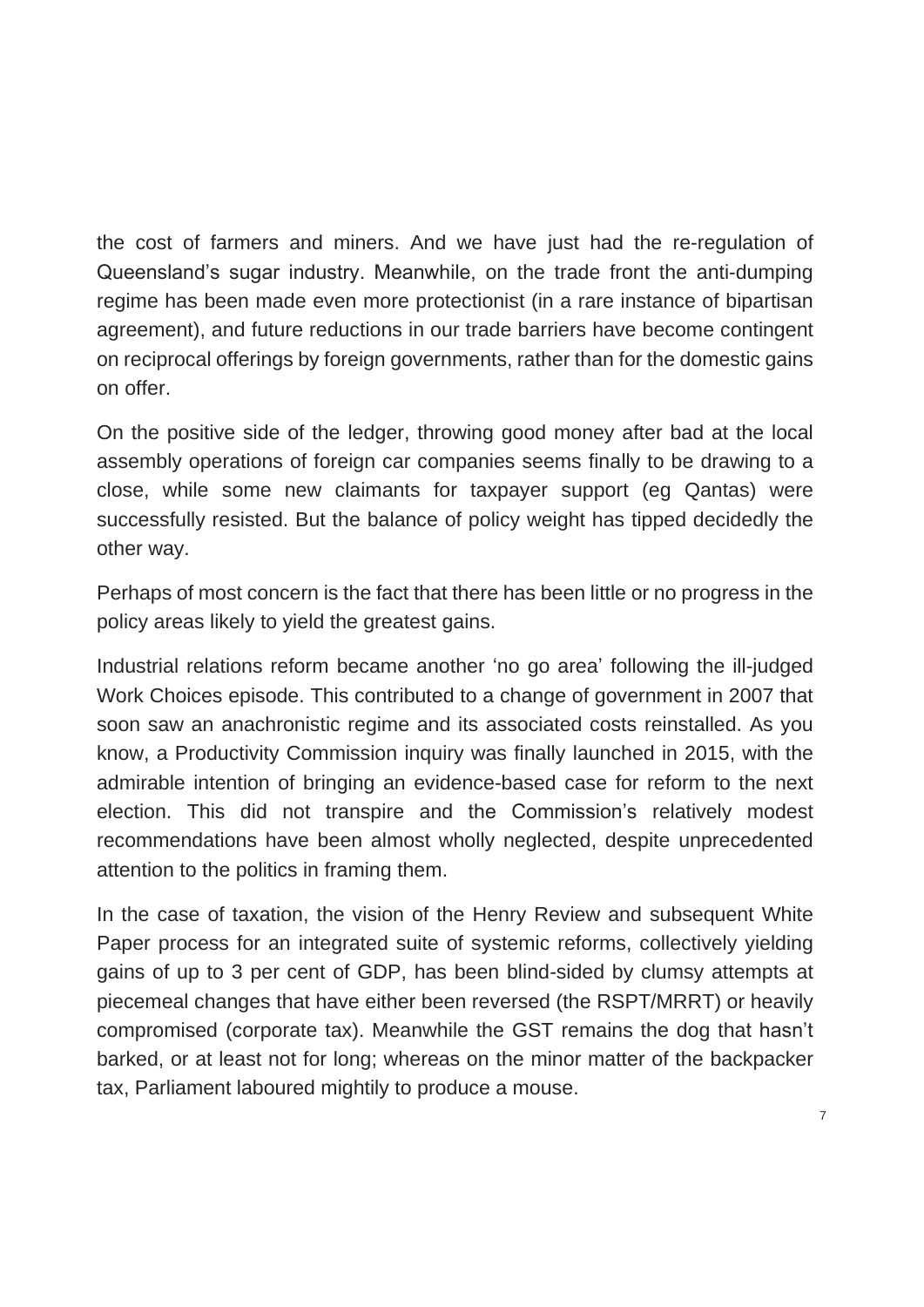Reforms to social and other government spending programs have also been thin on the ground. Welfare changes to reduce disincentives to engage in training and work are needed for their own sake, but would also help fiscal repair and potentially free up funds for productive uses, including infrastructure. Instead, key proposals have languished or been rejected out of hand.

Then there is the spectacle of billions of dollars of new money being wasted in such programs as the now infamous VET Fee Help, Family Daycare and Rental Affordability schemes, all of which were plagued by corruption and failed in terms of their own stated objectives. Meanwhile a truly important and innovative national reform to help people with profound disability has been jeopardized by weakened eligibility criteria and the truncation of trials essential to its financial sustainability.

It also has to be said that, despite good work by Infrastructure Australia and its state counterparts, scarce public funding for infrastructure continues to be directed to areas of low economic but high perceived *political* payoff, such as expensive greenfield rail projects spanning regional electorates up the east coast.

Given more time I could give more examples – I have barely scratched the surface – but hopefully I have made my point: public policy development in Australia over recent years has been a sorry spectacle, with the energy imbroglio merely the latest instalment.

## **Back to the future?**

There are countries for which policy dysfunction is pretty much the normal state of affairs. Think Africa, Latin America, or countries in Europe like Greece or, dare I say it, France. But that has not been the Australian experience; at least not since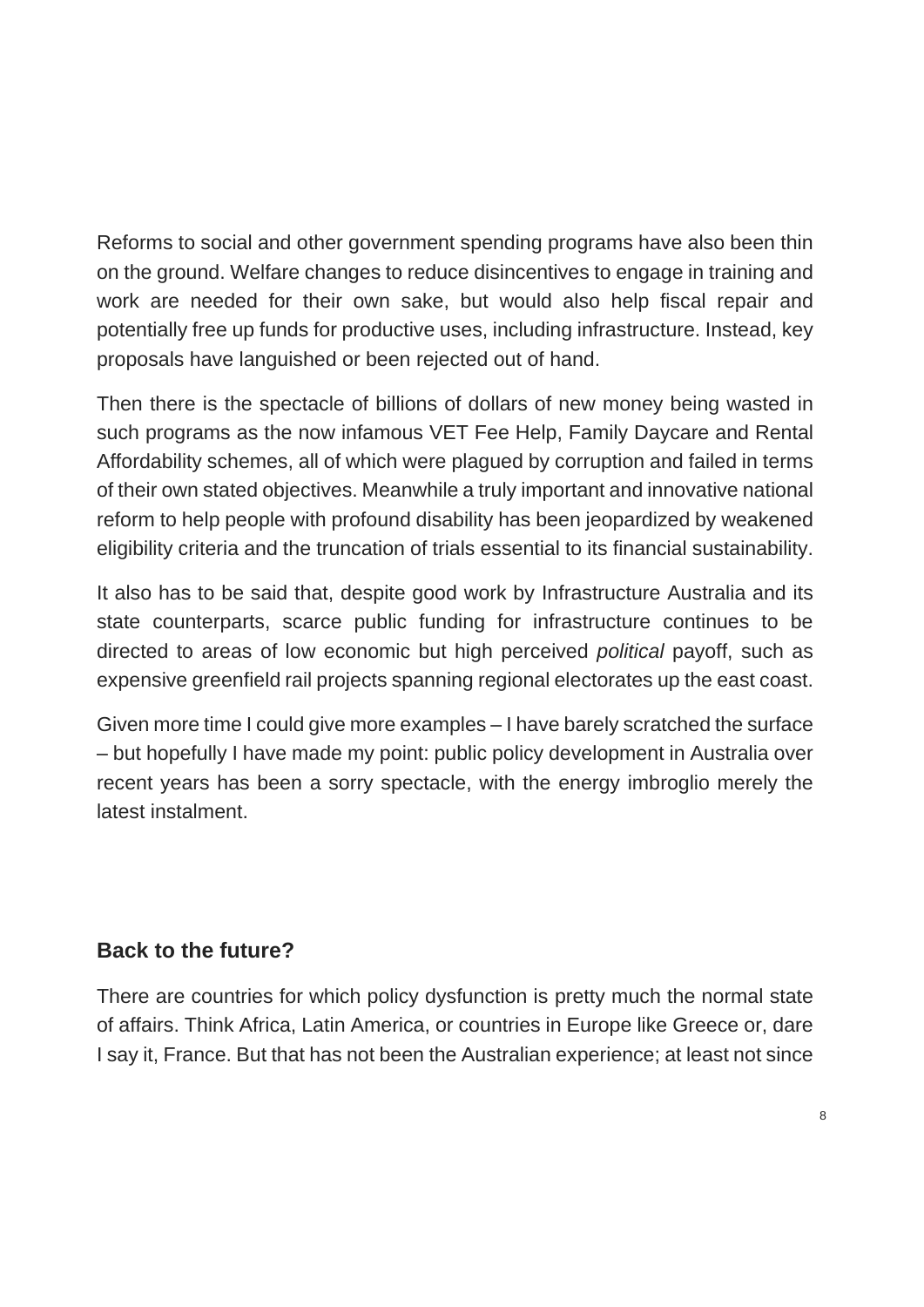the program of structural reforms commenced some three decades ago -- reforms that contributed greatly to the prosperity that we have since enjoyed.

Before then, as many can hopefully still recall, Australia's policy experience was not too different from those other countries, with sectional interests trumping the public interest, turning bad policies into good politics. (Keating's famous remark about the 'banana republic' resonated so strongly for a reason!)

The transformation of Australia's economic performance from the 1980s did not occur by accident or good luck. It involved a deliberate strategy based on an understanding by political leaders that good process, sound public administration and effective political advocacy were essential in making a case for reform that would gain broad support.

These pre-requisites for good policy -- and its acceptance as such -- have been manifestly lacking more recently and the public's trust in government, any government, has sunk to all-time lows. For example, only 31 per cent of 6000 respondents to the respected 'Mapping Social Cohesion' Survey last year agreed that one could 'trust government to do the right thing most of the time'. And in a separate and earlier poll, 62 per cent of respondents said they 'would not trust government to manage tax reform'.

A loss of public trust in government is hardly surprising when citizens have witnessed major policy initiatives appearing out of the blue, programs announced before they are agreed (or even fully thought through), key stakeholders not being consulted, and reversals to previous policy positions occurring without justification or explanation.

#### **Seeking causes**

So why has this happened? More importantly, what can be done about it? One thing seems certain, maintaining the current policy trajectory is not an option; at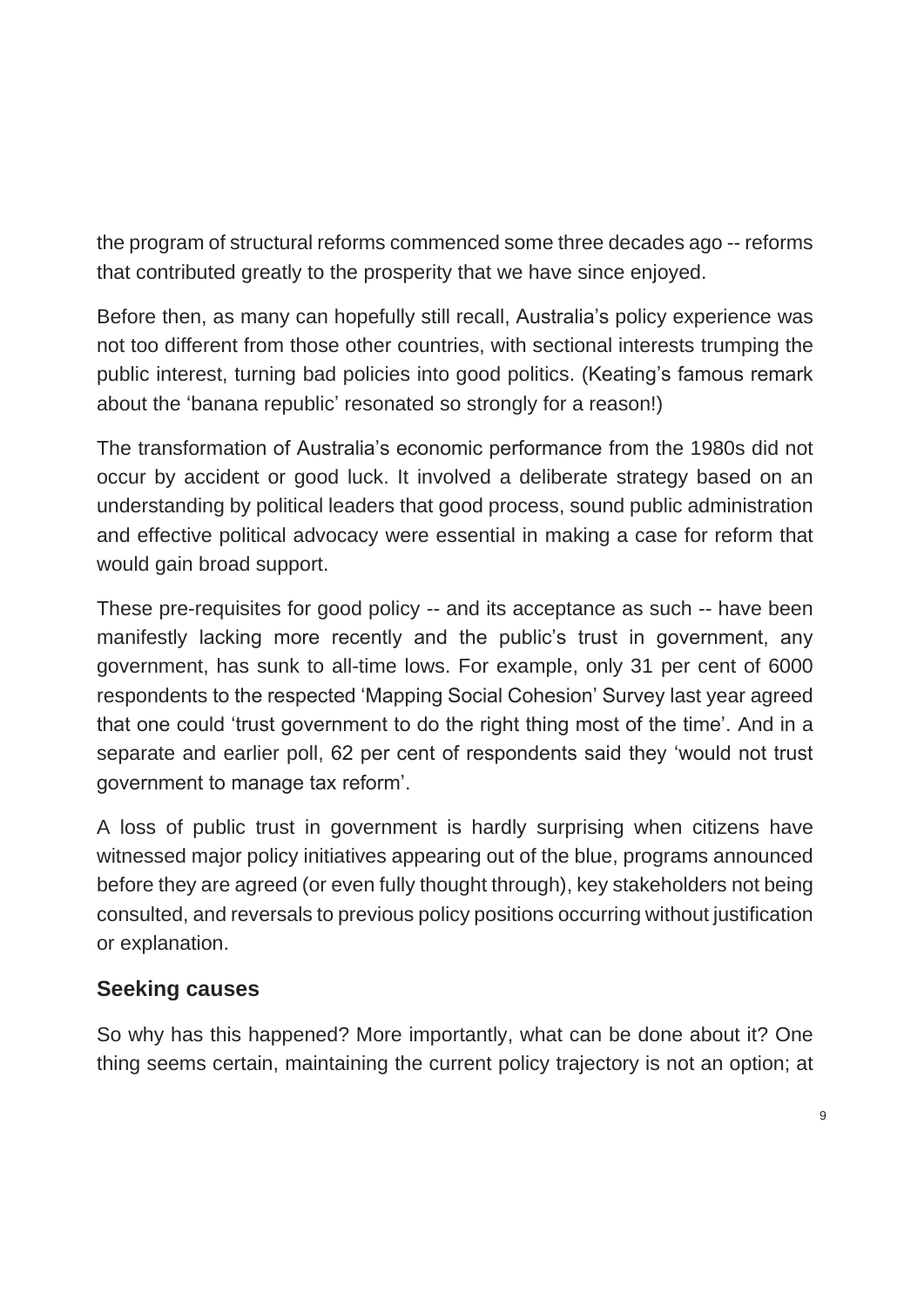least not if we wish to sustain high living standards for our burgeoning and ageing population.

It is becoming commonplace to lay blame for policy dysfunction on the advent of the new media, with its pursuit of around-the-clock 'content', its love of conflict and its intolerance of deliberation and delay. One can readily see how it has contributed to the greater emphasis on 'spin', on tactics over strategy, and the short term over the long term.

It seems also to have contributed to the new 'oppositionist' politics, in which any initiative by an incumbent government is steadfastly opposed as a matter of course, almost regardless of merit. Points of agreement with one's political adversaries can expect no media coverage, while opposing claims not only get an airing, they face little risk of detailed scrutiny, no matter how fallacious.

Oppositionism has been compounded by the rise of a new breed of independents in the Australian Senate, who revel in the chance to shape policy rather than merely review it, but have demonstrated little capacity for comprehending where the national (or even state) interest truly lies.

#### **Worrying trends within executive government**

However there are other developments within government itself, which in my view have weakened its capacity to handle these challenges.

Ministerial staffers have traditionally played a key role in turning good policy into good politics, with experts from each domain playing a part. But offices have become increasingly populated by young people with political career aspirations of their own and a concern mainly with 'issues management'. The displacement of policy grunt with tactical flair has unfortunately coincided with this youthful cohort having a bigger say in what passes for policy development itself. (This is brilliantly lampooned in the two ABC TV series, *The Hollowmen* and *Utopia*, which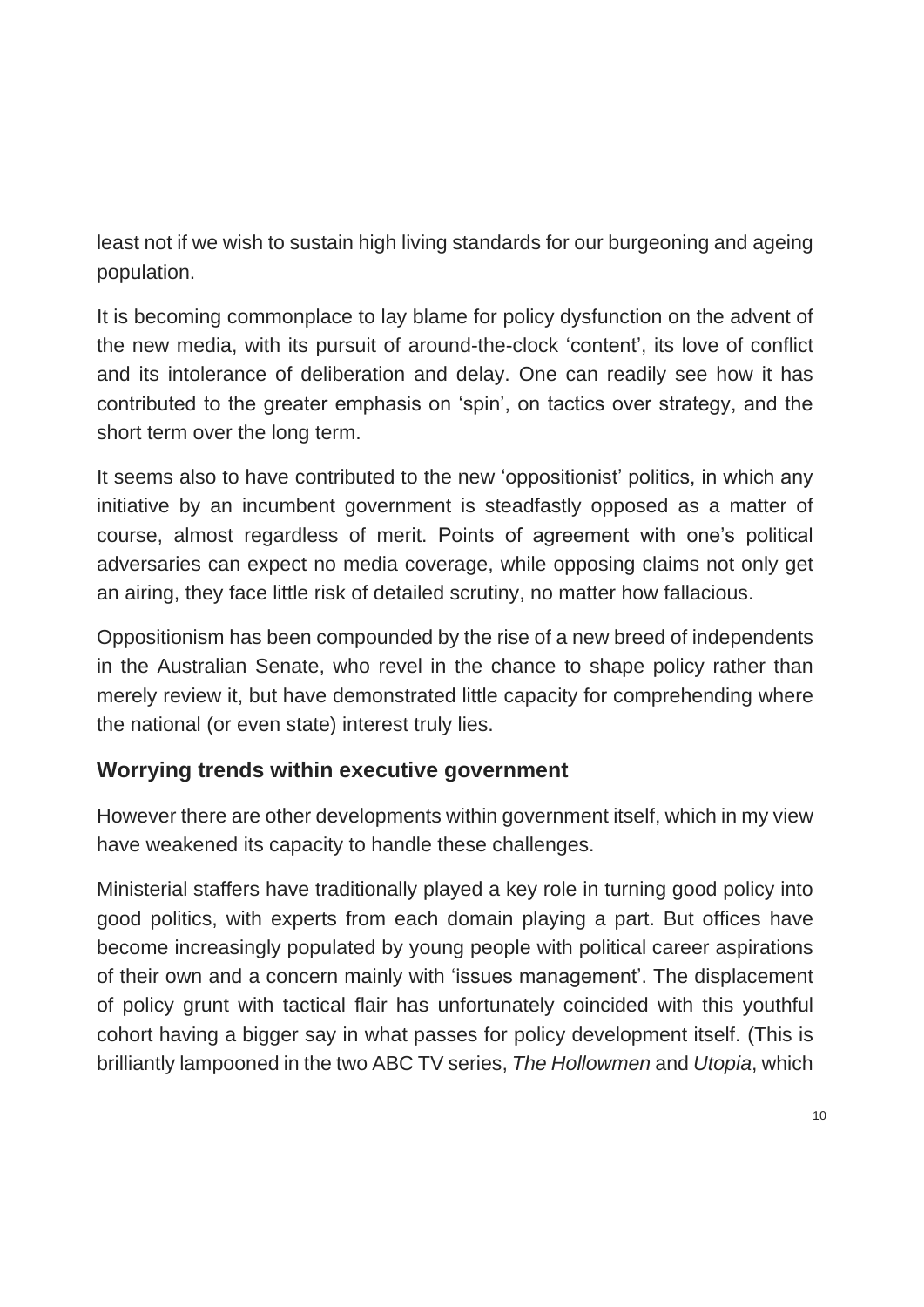to government insiders often seem more like documentaries than fictional comedy.)

At the same time, the ability of the public service to hold its own by ensuring, in time-honoured fashion, that political decisions can be adequately informed by analysis and evidence, has been seriously eroded. Systemic changes to enhance the 'responsiveness' of the bureaucracy to the government of the day have succeeded all too well in many cases. Politically aligned appointments and tenuous tenure seem to have taken their toll on the 'free and frank' advice that governments (and the public) need, as opposed to the advice that a particular Minister or Leader may want. This has been compounded by a serious loss of analytical firepower in departmental ranks, to the point where even the ability to quality-control the offerings of the ubiquitous consulting firms is often lacking.

A former federal minister once disarmingly declared in humorous fashion to a large assembly of public servants *'when we make our own mistakes, we need them to be well-informed'*. This seemed to me at the time a perfect encapsulation of the relationship between minister and public servant, and it still does. That it is no longer happening to the extent it should has heightened the political proclivity for policy error, especially under pressure from vocal interest groups or social media. Recent independent reviews of the Pink Batts, NBN and East West Link misadventures, have all found the public service missing in action (or worse). I would suggest that the environment policy failures behind the energy crisis constitute another example.

#### **A new to do list?**

In short, while reform has no doubt become more challenging today compared to the 'reform era', recent experience has convinced me that the capacity of government to prosecute it has actually declined. Restoring the core capabilities of the public service and establishing a more productive relationship between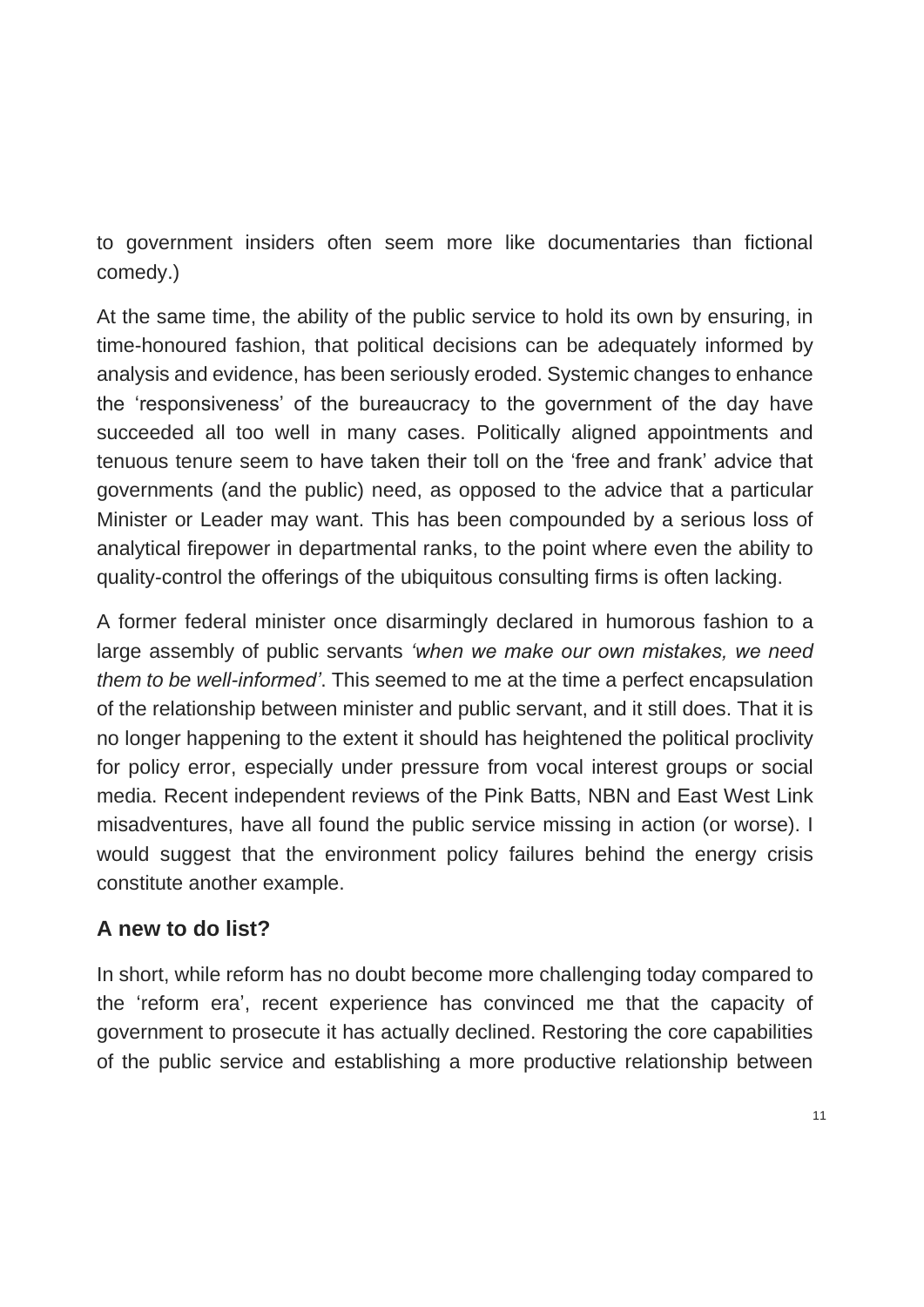office and department are in my view preconditions for getting policy back on track.

So I will end this oration with a few items from a new 'to do' list to that end.

For a start, Ministers need to authorize (or re-authorize) public servants to provide the comprehensive advice needed for properly informed decisions. Recent history tells us that failure to appreciate the trade-offs inherent in different policy choices can yield unintended consequences in political as well as policy terms. (Arguably more than one leader has lost office as a result.) It would also help if every ministerial office had at least one senior staffer with strong policy credentials and some experience of government. And the reliance on focus groups to identify and test policy ideas needs to be abandoned in favour of broad and transparent consultation.

For their part, Departments need to re-establish a culture of ideas and respect for evidence. And they need to restore critical mass in policy analysis rather than contracting out their core business. They should also be more proactive in assessing issues and developing options, including by taking advantage of existing 'due process' provisions for screening regulatory proposals. Above all, they need to hone the neglected craft of 'speaking truth to power'.

## **It all comes down to leadership**

Well, despite my intention to speak about the economics of infrastructure I have ended up talking mainly about the politics that surround it. This is because I have become convinced that the biggest challenge we face in public policy today is no longer knowing what to do (which can be difficult enough), but how to get it done. The obstacles in contemporary politics and media have undoubtedly increased, but these are reflective of underlying changes in Australian society and are unlikely to change. The only path to the policy high ground lies within executive government itself, and the restoration of capabilities that served us so well in the